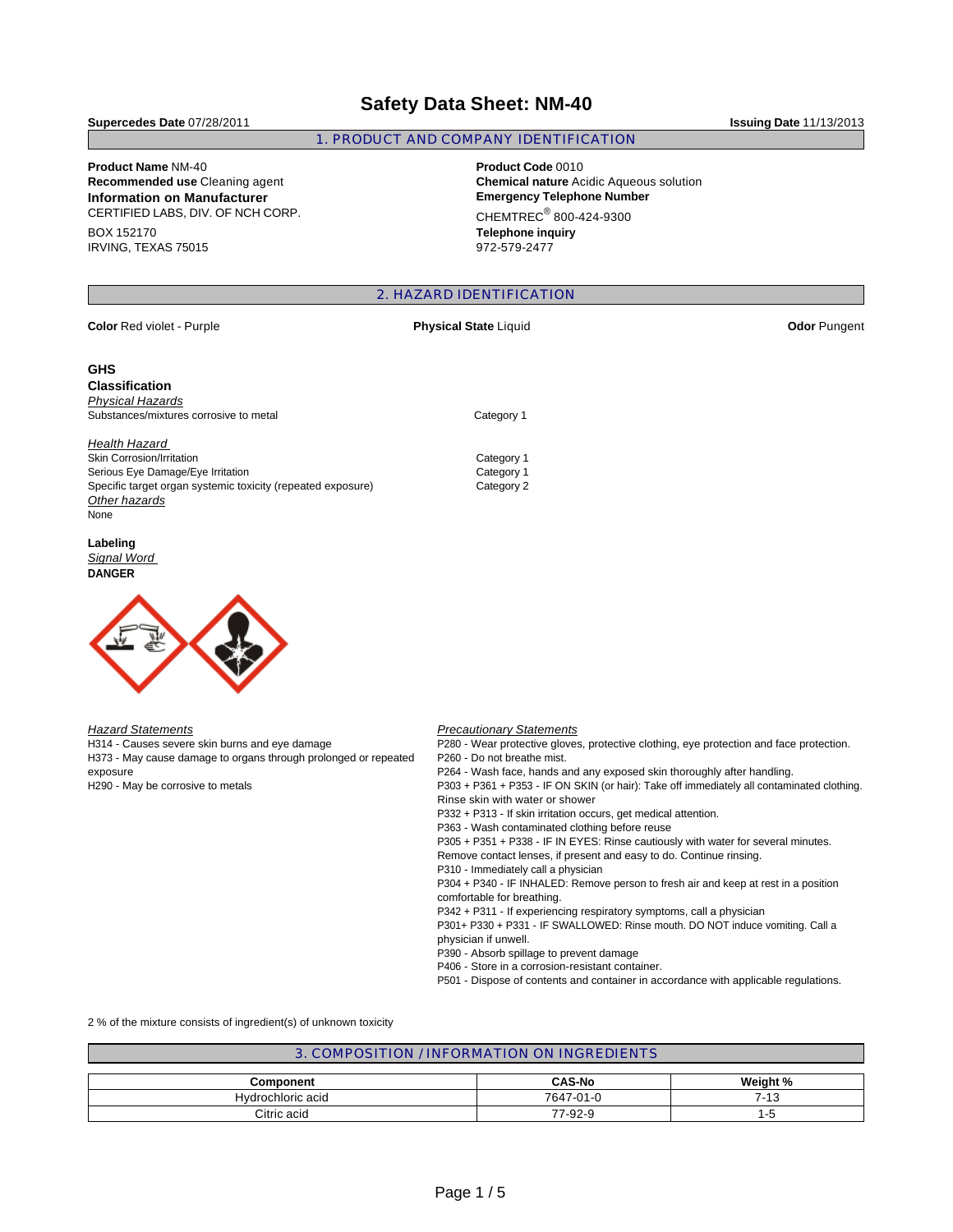Е

|                     | 4. FIRST AID MEASURES                                                                                                                                                          |
|---------------------|--------------------------------------------------------------------------------------------------------------------------------------------------------------------------------|
| General advice      | Do not get in eyes, on skin or on clothing. Do not breathe mist.                                                                                                               |
| <b>Eye Contact</b>  | Immediately flush with plenty of water. After initial flushing, remove any contact lenses and continue<br>flushing for at least 15 minutes. Get medical attention immediately. |
| <b>Skin Contact</b> | Remove immediately all contaminated clothing. Wash off immediately with plenty of water for at least<br>15 minutes. Get medical attention immediately.                         |
| <b>Inhalation</b>   | Move to fresh air. In case of shortness of breath, give oxygen. If not breathing, give artificial<br>respiration. Get medical attention immediately.                           |
| Ingestion           | Drink 1 or 2 glasses of water. Do NOT induce vomiting. Get medical attention immediately. Never<br>give anything by mouth to an unconscious person.                            |
| Notes to physician  | The product causes burns of eyes, skin and mucous membranes. Control of circulatory system,<br>shock therapy if needed.                                                        |

|                                                                    |                                                                                                            |                                                                                                                           | 5. FIRE-FIGHTING MEASURES        |                                                                                                                                                                                                              |  |
|--------------------------------------------------------------------|------------------------------------------------------------------------------------------------------------|---------------------------------------------------------------------------------------------------------------------------|----------------------------------|--------------------------------------------------------------------------------------------------------------------------------------------------------------------------------------------------------------|--|
| <b>Flash Point</b><br><b>Suitable Extinguishing Media</b>          | > 201 °F / > 94 °C                                                                                         | <b>Flammability Limits in Air % Hydrogen, by reaction with metals.</b>                                                    | Method<br>Upper 75               | Tag closed cup<br>Lower 4                                                                                                                                                                                    |  |
| surrounding environment.                                           |                                                                                                            |                                                                                                                           |                                  | Water spray. Carbon dioxide (CO2). Dry chemical. Use extinguishing measures that are appropriate to local circumstances and the                                                                              |  |
|                                                                    | Specific hazards arising from the chemical<br><b>Protective Equipment and Precautions for Firefighters</b> | Material can create slippery conditions. Contact with metals may evolve flammable hydrogen gas.                           |                                  |                                                                                                                                                                                                              |  |
| <b>NFPA</b><br><b>HMIS</b>                                         | Health 3<br>Health <sub>3</sub>                                                                            |                                                                                                                           | Flammability 1<br>Flammability 1 | As in any fire, wear self-contained breathing apparatus pressure-demand, MSHA/NIOSH (approved or equivalent) and full protective gear.<br>Instability 0<br>Instability 0                                     |  |
|                                                                    |                                                                                                            |                                                                                                                           | 6. ACCIDENTAL RELEASE MEASURES   |                                                                                                                                                                                                              |  |
| <b>Personal Precautions</b>                                        |                                                                                                            | if safe to do so. Material can create slippery conditions.                                                                |                                  | Use personal protective equipment. Ensure adequate ventilation. Prevent further leakage or spillage                                                                                                          |  |
| <b>Environmental Precautions</b><br><b>Methods for Containment</b> |                                                                                                            | Do not flush into surface water or sanitary sewer system.<br>regulations (see section 13).                                |                                  | Contain spillage, soak up with non-combustible absorbent material, (e.g. sand, earth,<br>diatomaceous earth, vermiculite) and transfer to a container for disposal according to local / national             |  |
| <b>Methods for Cleaning Up</b><br><b>Neutralizing Agent</b>        |                                                                                                            | Pick up and transfer to properly labeled containers.<br>Neutralize with lime milk or soda and flush with plenty of water. |                                  |                                                                                                                                                                                                              |  |
|                                                                    |                                                                                                            |                                                                                                                           | 7. HANDLING AND STORAGE          |                                                                                                                                                                                                              |  |
| <b>Handling</b><br><b>Storage</b>                                  |                                                                                                            | Do not get in eyes, on skin or on clothing. Do not breathe mist.<br>material Thaw and mix hefore using                    |                                  | Store in original container. Keep containers tightly closed in a dry, cool and well-ventilated place.<br>Metal containers must be lined. Freezing will affect the physical condition but will not damage the |  |

|                           |         |              | material. Thaw and this before using. |         |                |  |
|---------------------------|---------|--------------|---------------------------------------|---------|----------------|--|
| Storage Temperature       | Minimum | 35 °F / 2 °C |                                       | Maximum | 100 °F / 38 °C |  |
| <b>Storage Conditions</b> | Indoor  |              | Outdoor                               | Heated  | Refrigerated   |  |

#### 8. EXPOSURE CONTROLS / PERSONAL PROTECTION

#### **Exposure Guidelines**

| Component         | <b>ACGIH TLV</b>  | <b>OSHA PEL</b>              | <b>NIOSH</b>                 |
|-------------------|-------------------|------------------------------|------------------------------|
| Hydrochloric acid | Ceiling: 2 ppm    | Ceiling: 5 ppm               | IDLH: 50 ppm                 |
|                   |                   | Ceiling: 7 mg/m <sup>3</sup> | Ceiling: 5 ppm               |
|                   |                   |                              | Ceiling: 7 mg/m <sup>3</sup> |
| Citric acid       | No data available | No data available            | No data available            |

**Engineering Measures** Ensure adequate ventilation, especially in confined areas. Where reasonably practicable this should be achieved by the use of local exhaust ventilation and good general extraction.

**Personal Protective Equipment Eye/Face Protection Tightly fitting safety goggles. Face-shield.**<br> **Skin Protection Wear suitable protective clothing, Impervional** 

Wear suitable protective clothing, Impervious gloves.

**Respiratory Protection** In case of insufficient ventilation wear suitable respiratory equipment. When workers are facing concentrations above the exposure limit they must use appropriate certified respirators. **General Hygiene Considerations** Wear protective gloves/clothing. Ensure that eyewash stations and safety showers are close to the workstation location. Remove and wash contaminated clothing before re-use.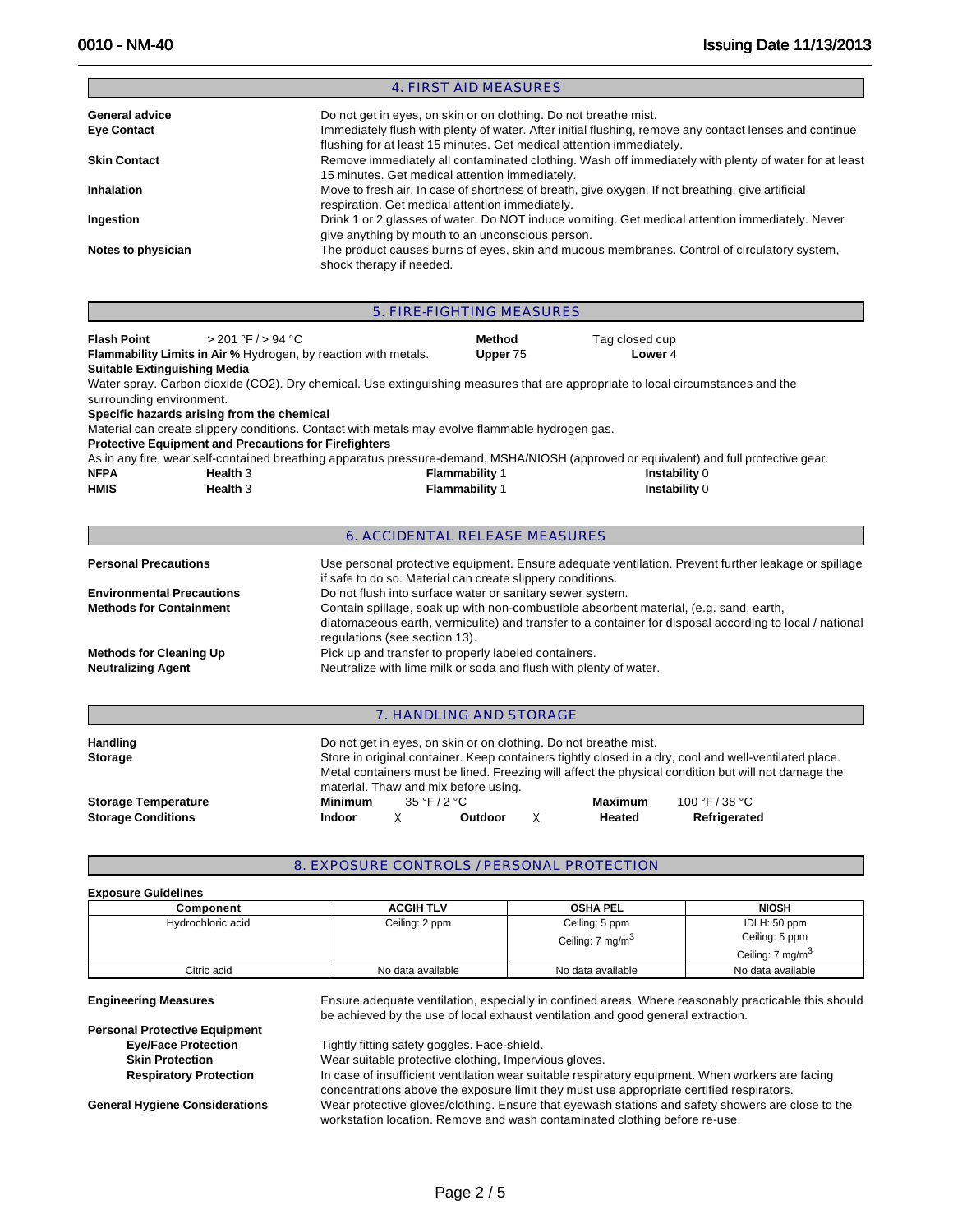#### 9. PHYSICAL AND CHEMICAL PROPERTIES

**Physical State** Liquid **Viscosity** Non viscous Autoignition Temperature **No information available.** 

 $> 201 °F / > 94 °C$  **Method** 

**Color Color 2008** Red violet - Purple **Color 2008** Pungent **Odor Threshold Not applicable <b>Appearance Appearance Transparent pH** 0.7 **Specific Gravity** 1.04 **Percent Volatile (Volume) VOC Content (%)** 0 **VOC Content (g/L)** 0 **Vapor Pressure** 16.49 mmHg @ 70°F **Vapor Density 16.49 mmHg @ 70°F Vapor Density 1.6 (Air = 1.0)**<br> **Solubility Completely soluble 1.4 m-Octanol/Water Partition** No data availa Completely soluble **n-Octanol/Water Partition** No data available **Melting Point/Range No data available <b>Decomposition Temperature** No data available<br>**Boiling Point/Range** 219 °F/104 °C **Flammability (solid, gas)** No data available **Boiling Point/Range** 219 °F / 104 °C **Flammability (solid, gas)** No data available<br>**Flash Point Provides All Accord Flash Point Tag closed cup** 

**Flammability Limits in Air %** Hydrogen, by reaction with metals. **Upper** 75 **Lower** 4

#### 10. STABILITY AND REACTIVITY

| <b>Chemical Stability</b>                 | Stable. Hazardous polymerization does not occur.                                                                                |
|-------------------------------------------|---------------------------------------------------------------------------------------------------------------------------------|
| <b>Conditions to Avoid</b>                | None known                                                                                                                      |
| <b>Incompatible Products</b>              | Strong bases, Strong oxidizing agents, Reducing agents, Metals,                                                                 |
|                                           | Cvanides, Aldehydes,                                                                                                            |
| <b>Hazardous Decomposition Products</b>   | Carbon oxides, Hydrogen chloride gas, Chlorine gas, Hydrogen, by<br>reaction with metals, Sulfur oxides, Nitrogen oxides (NOx). |
| <b>Possibility of Hazardous Reactions</b> | None under normal processing                                                                                                    |
|                                           |                                                                                                                                 |

#### 11. TOXICOLOGICAL INFORMATION

#### **Product Information**

|                                      | The following values are calculated based on chapter 3.1 of the GHS document (Rev. 3, 2009):                               |
|--------------------------------------|----------------------------------------------------------------------------------------------------------------------------|
| Oral LD50                            | No information available                                                                                                   |
| Dermal LD50                          | No information available                                                                                                   |
| <b>Inhalation LC50</b>               |                                                                                                                            |
| Gas                                  | No information available                                                                                                   |
| Mist                                 | No information available                                                                                                   |
| Vapor                                | No information available                                                                                                   |
| <b>Principle Route of Exposure</b>   | Skin contact, Eye contact, Inhalation.                                                                                     |
| <b>Primary Routes of Entry</b>       | Inhalation                                                                                                                 |
| <b>Acute Effects</b>                 |                                                                                                                            |
| Eyes                                 | Corrosive to the eyes and may cause severe damage including blindness.                                                     |
| <b>Skin</b>                          | Causes skin burns.                                                                                                         |
| Inhalation                           | Harmful by inhalation. Causes burns.                                                                                       |
| Ingestion                            | If ingested, severe burns of the mouth and throat, as well as a danger of perforation of the<br>esophagus and the stomach. |
| <b>Chronic Toxicity</b>              | Inhaled corrosive substances can lead to a toxic edema of the lungs.                                                       |
| <b>Target Organ Effects</b>          | Respiratory system, Skin, Eyes, Teeth.                                                                                     |
| <b>Aggravated Medical Conditions</b> | Skin disorders, Respiratory disorders.                                                                                     |
| Component Information                |                                                                                                                            |

### **Acute Toxicity**

| Component         | .D50 Oral           | <b>_D50 Dermal</b>     | ∟C50 Inhalation             | <b>Draize Test</b> | Other             |
|-------------------|---------------------|------------------------|-----------------------------|--------------------|-------------------|
| Hydrochloric acid | (Rat<br>= 700 ma/ka | Rabbit<br>∙ 5010 ma⁄ka | $= 3124$ ppm (<br>Rat ) 1 h | no data available  | no data available |
| Citric acid       | no data available   | no data available      | no data available           | no data available  | no data available |

#### **Chronic Toxicity**

| Component         | Mutagenicity      | Sensitization     | Developmental Toxicity Reproductive Toxicity   Target Organ Effects |                   |                                          |
|-------------------|-------------------|-------------------|---------------------------------------------------------------------|-------------------|------------------------------------------|
| Hydrochloric acid | no data available | no data available | no data available                                                   | no data available | eyes, respiratory<br>system, skin, teeth |
| Citric acid       | no data available | no data available | no data available                                                   | no data available | Teeth                                    |

| Carcinogenicity   |                |                | There are no known carcinogenic chemicals in this product. |                |                |
|-------------------|----------------|----------------|------------------------------------------------------------|----------------|----------------|
| Component         | <b>ACGIH</b>   | <b>IARC</b>    | <b>NTP</b>                                                 | <b>OSHA</b>    | Other          |
| Hydrochloric acid | not applicable | not applicable | not applicable                                             | not applicable | not applicable |
| Citric acid       | not applicable | not applicable | not applicable                                             | not applicable | not applicable |

12. ECOLOGICAL INFORMATION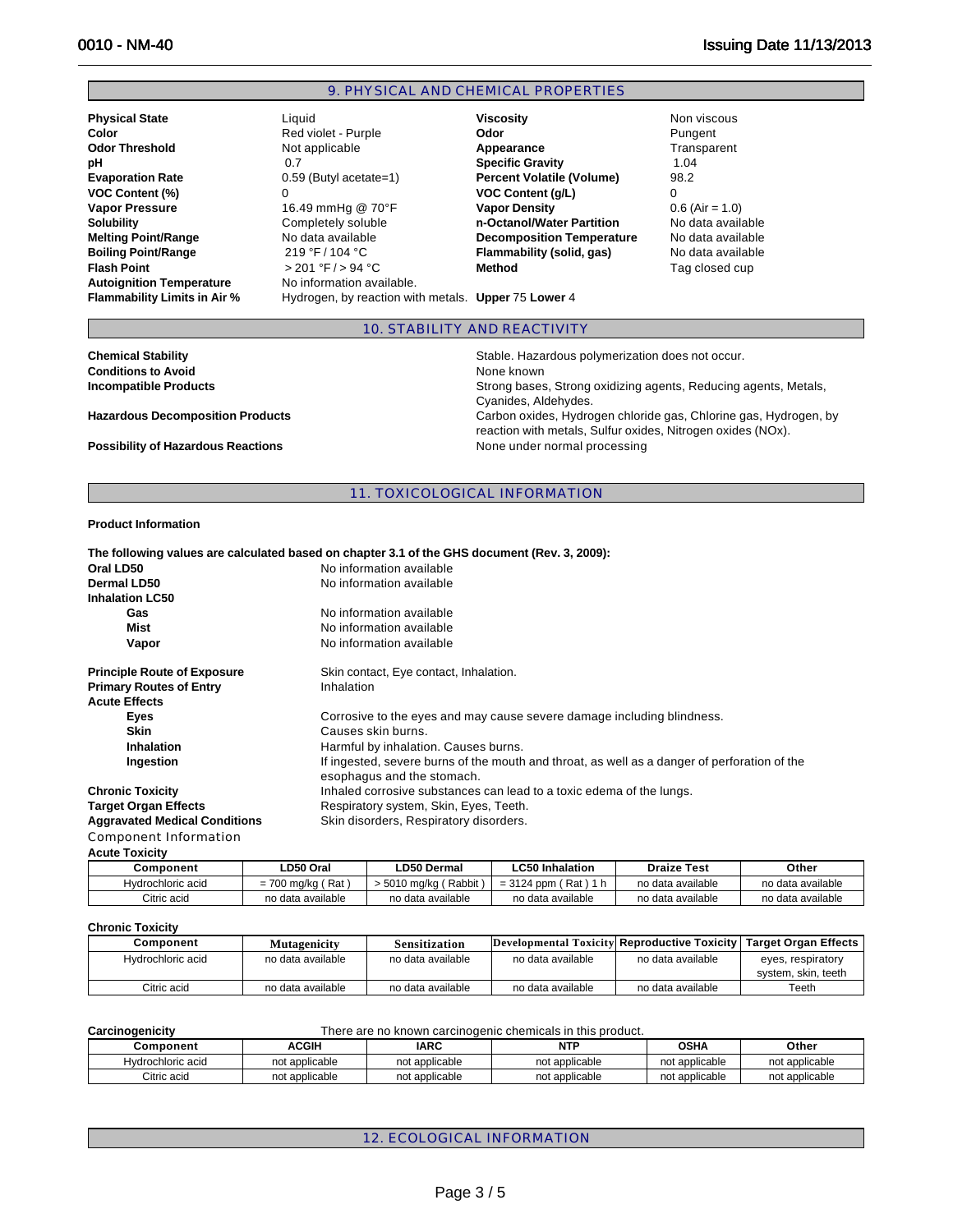#### Product Information

|  | No information available. |  |
|--|---------------------------|--|
|  |                           |  |

| Component                                                                                                                | <b>Toxicity to Algae</b> | <b>Toxicity to Fish</b>          | <b>Microtox</b>         |                     | log Pow |
|--------------------------------------------------------------------------------------------------------------------------|--------------------------|----------------------------------|-------------------------|---------------------|---------|
| Hydrochloric acid                                                                                                        | no data available        | LC50 = 282 mg/L Gambusia affinis | no data available       | no data available   | N/A     |
|                                                                                                                          |                          | 96 h                             |                         |                     |         |
| Citric acid                                                                                                              | no data available        | $LC50 = 1516$ mg/L Lepomis       | $EC50 = 14$ mg/L 15 min | EC50= 120 mg/L 72 h | $-172$  |
|                                                                                                                          |                          | macrochirus 96 h                 |                         |                     |         |
| <b>Persistence and Degradability</b><br>No information available.<br><b>Bioaccumulation</b><br>No information available. |                          |                                  |                         |                     |         |

**Mobility Mobility No information available.** 

#### 13. DISPOSAL CONSIDERATIONS

| <b>Product Disposal</b>   |
|---------------------------|
| <b>Container Disposal</b> |

Dispose of in accordance with local regulations. Empty containers should be taken for local recycling, recovery, or waste disposal.

#### 14. TRANSPORT INFORMATION

| <b>DOT</b>      |                                            |                                                                                                    |
|-----------------|--------------------------------------------|----------------------------------------------------------------------------------------------------|
|                 | <b>Proper Shipping Name</b>                | Corrosive liquid, acidic, organic, n.o.s.                                                          |
|                 | <b>Hazard Class</b>                        | 8                                                                                                  |
|                 | UN-No                                      | <b>UN3265</b>                                                                                      |
|                 | <b>Packing Group</b><br><b>Description</b> | Ш<br>UN3265, CORROSIVE LIQUID, ACIDIC, ORGANIC, N.O.S., (Hydrochloric Acid, Citric Acid), 8, PG II |
|                 |                                            |                                                                                                    |
| <b>TDG</b>      |                                            |                                                                                                    |
|                 | Proper shipping name                       | Corrosive liquid, acidic, organic, n.o.s                                                           |
|                 | <b>Hazard Class</b>                        | 8                                                                                                  |
|                 | UN-No                                      | <b>UN3265</b>                                                                                      |
|                 | <b>Packing Group</b>                       | Ш                                                                                                  |
| <b>ICAO</b>     |                                            |                                                                                                    |
|                 | UN-No                                      | <b>UN3265</b>                                                                                      |
|                 | <b>Proper Shipping Name</b>                | Corrosive liquid, acidic, organic, n.o.s.*                                                         |
|                 | <b>Hazard Class</b>                        | 8                                                                                                  |
|                 | <b>Packing Group</b>                       | Ш                                                                                                  |
|                 | <b>Shipping Description</b>                | UN3265, Corrosive liquid, acidic, organic, n.o.s., (Hydrochloric Acid, Citric Acid), 8, PG II      |
| <b>IATA</b>     |                                            |                                                                                                    |
|                 | <b>UN-No</b>                               | <b>UN3265</b>                                                                                      |
|                 | <b>Proper Shipping Name</b>                | Corrosive liquid, acidic, organic, n.o.s.*                                                         |
|                 | <b>Hazard Class</b>                        | 8                                                                                                  |
|                 | <b>Packing Group</b>                       | Ш                                                                                                  |
|                 | <b>ERG Code</b>                            | 8L                                                                                                 |
|                 | <b>Shipping Description</b>                | UN3265, Corrosive liquid, acidic, organic, n.o.s., (Hydrochloric Acid, Citric Acid), 8, PG II      |
| <b>IMDG/IMO</b> |                                            |                                                                                                    |
|                 | <b>Proper Shipping Name</b>                | Corrosive liquid, acidic, organic, n.o.s.                                                          |
|                 | <b>Hazard Class</b>                        | 8                                                                                                  |
|                 | UN-No                                      | <b>UN3265</b>                                                                                      |
|                 | <b>Packing Group</b>                       | Ш                                                                                                  |
|                 | EmS No.                                    | $F-A, S-B$                                                                                         |
|                 | <b>Shipping Description</b>                | UN3265, Corrosive liquid, acidic, organic, n.o.s., , (Hydrochloric Acid, Citric Acid), 8, PG II    |
|                 |                                            |                                                                                                    |

15. REGULATORY INFORMATION

| <b>Inventories</b>                                                                                                                         |          |        |          |                      |
|--------------------------------------------------------------------------------------------------------------------------------------------|----------|--------|----------|----------------------|
| <b>TSCA</b>                                                                                                                                | Complies |        |          |                      |
| <b>DSL</b>                                                                                                                                 | Complies |        |          |                      |
| <b>U.S. Federal Regulations</b>                                                                                                            |          |        |          |                      |
| <b>SARA 313</b>                                                                                                                            |          |        |          |                      |
| Section 313 of Title III of the Superfund Amendments and Reauthorization Act of 1986 (SARA). This product contains a chemical or chemicals |          |        |          |                      |
| which are subject to the reporting requirements of the Act and Title 40 of the Code of Federal Regulations, Part 372                       |          |        |          |                      |
| Comnonent                                                                                                                                  |          | CAS-No | Weight % | SARA 313 - Threshold |

| which are subject to the reporting requirements of the Act and Title 40 of the Code of Federal Regulations, Part 372 |               |          |                             |  |
|----------------------------------------------------------------------------------------------------------------------|---------------|----------|-----------------------------|--|
| Component                                                                                                            | <b>CAS-No</b> | Weight % | <b>SARA 313 - Threshold</b> |  |
|                                                                                                                      |               |          | <b>Values</b>               |  |
| Hydrochloric acid                                                                                                    | 7647-01-0     | 7-13     |                             |  |